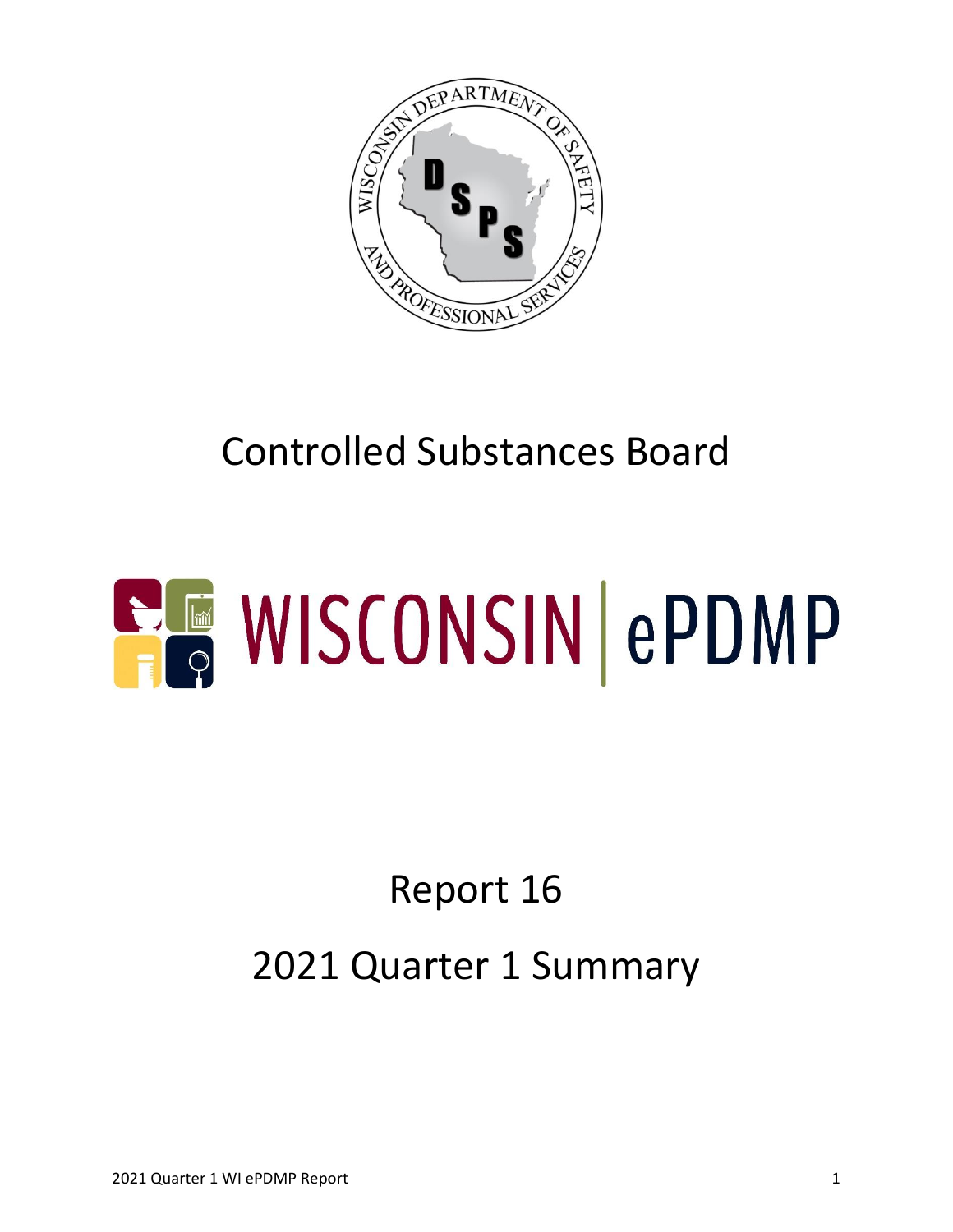#### Contact Information

#### **Wisconsin Controlled Substances Board Chairperson: Doug Englebert**

#### **Members:**

| Englebert, Doug, Chairperson  | Department of Health Services<br><b>Designated Member</b>                            |  |  |
|-------------------------------|--------------------------------------------------------------------------------------|--|--|
| Bloom, Alan, Vice Chairperson | Pharmacologist                                                                       |  |  |
| Bellay, Yvonne M., Secretary  | Department of Agriculture, Trade and Consumer Protection<br><b>Designated Member</b> |  |  |
| Barman, Subhadeep             | Psychiatrist                                                                         |  |  |
| Doniparthi, Padmaja           | <b>Medical Examining Board Representative</b>                                        |  |  |
| Kallio, Peter J.              | <b>Board of Nursing Representative</b>                                               |  |  |
| Kaske, Herbert M.             | Dentistry Examining Board Representative                                             |  |  |
| Koresch, Sandy M.             | <b>Attorney General Designee</b>                                                     |  |  |
| Weitekamp, John G.            | <b>Pharmacy Examining Board Representative</b>                                       |  |  |

#### **Wisconsin Department of Safety and Professional Services**

4822 Madison Yards Way Madison, WI 53705 608-266-2112 [DSPS@wisconsin.gov](mailto:DSPS@wisconsin.gov) Website[: https://dsps.wi.gov](https://dsps.wi.gov/)

#### **Wisconsin Prescription Drug Monitoring Program**

[PDMP@wisconsin.gov](mailto:PDMP@wisconsin.gov) 608-266-0011 Website[: https://pdmp.wi.gov/](https://pdmp.wi.gov/)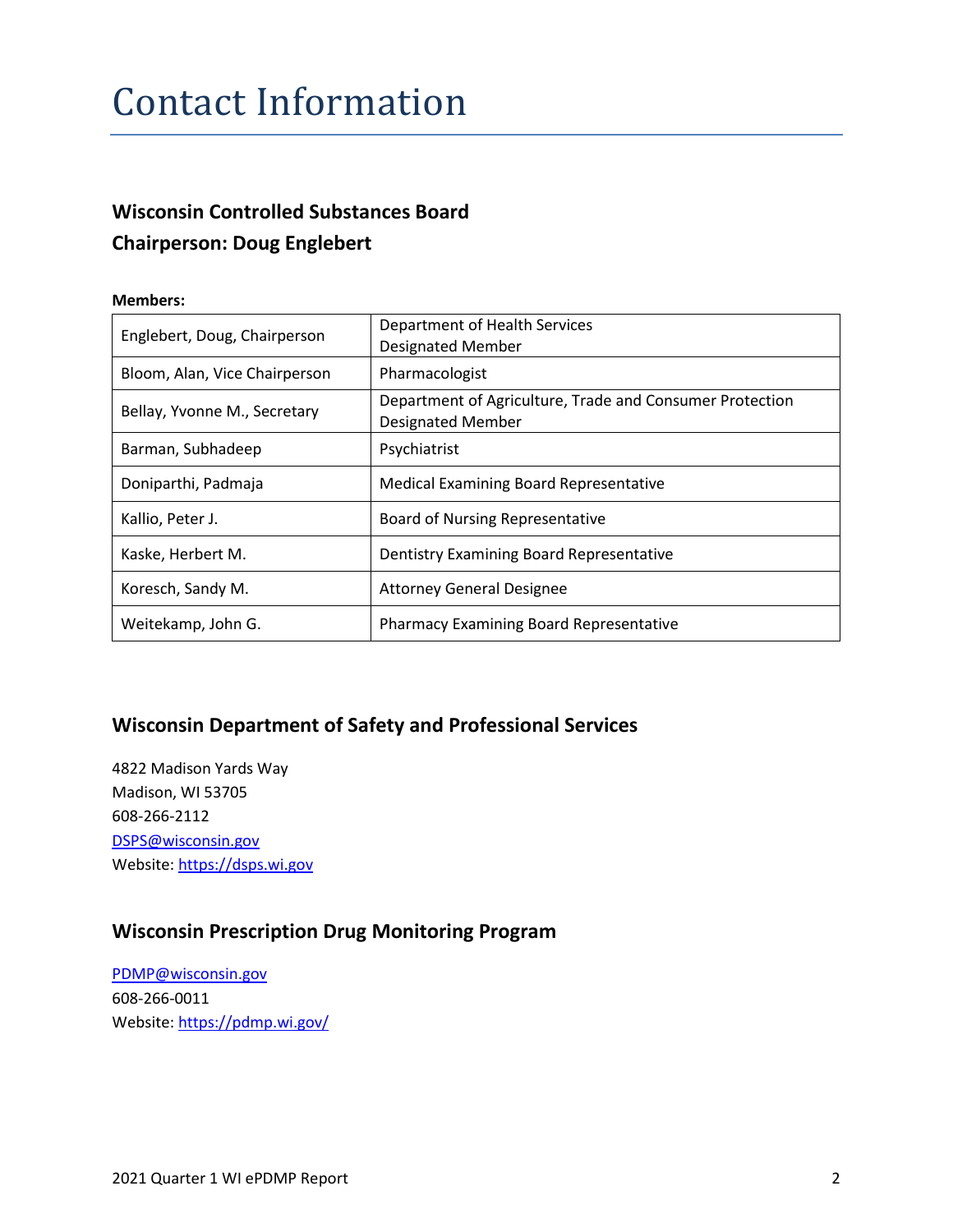## **Table of Contents**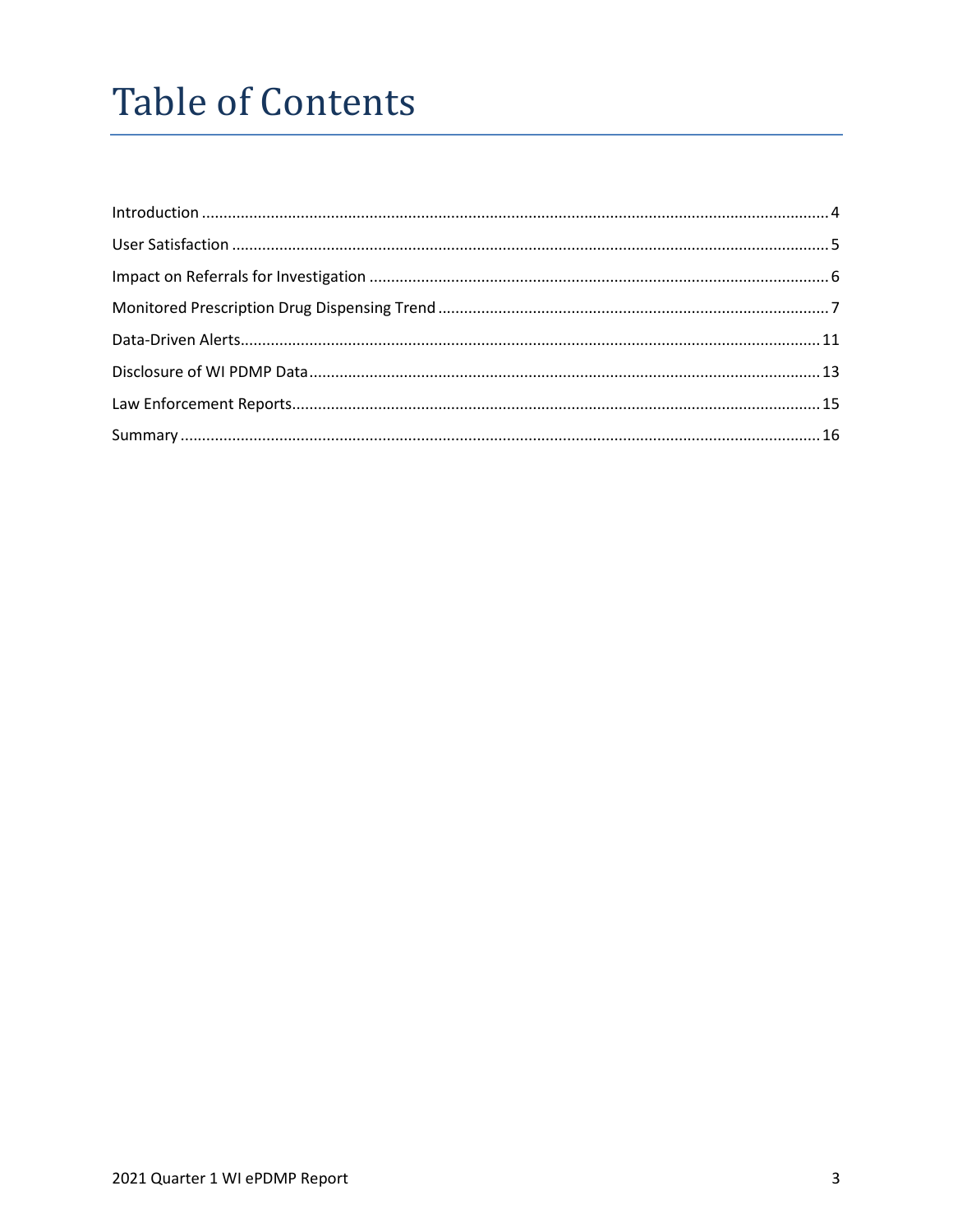## <span id="page-3-0"></span>Introduction

This report is being provided pursuant to ss.  $961.385(5) - (6)$ , Wis. Stats., which requires the Controlled Substances Board (CSB) to submit a quarterly report to the Wisconsin Department of Safety and Professional Services (DSPS) about the Wisconsin Prescription Drug Monitoring Program (WI PDMP). This report is intended to satisfy that requirement for the first quarter of 2021 and will primarily focus on analysis of PDMP data from Q1 2021 and the preceding 12 months. For annual analysis of the WI PDMP from 2015 through 2020, see the Q4 2020 report found at [https://dsps.wi.gov/Pages/BoardsCouncils/CSB/Reports.aspx.](https://dsps.wi.gov/Pages/BoardsCouncils/CSB/Reports.aspx)

The WI PDMP was first deployed in June 2013. It is administered by DSPS pursuant to the regulations and policies established by the CSB. An enhanced system, the WI ePDMP, was launched in January 2017, allowing the WI PDMP to become a multi-faceted tool in Wisconsin's efforts to address prescription drug abuse, misuse, and diversion through clinical decision support, prescribing practice assessment, communication among disciplines, and public health surveillance. Effective April 1, 2017, prescribers are required to check the WI ePDMP prior to issuing a prescription order for a monitored prescription drug, defined as controlled substance prescription drugs in Schedules II-V.

The WI ePDMP Public Statistics Dashboard [\(https://pdmp.wi.gov/statistics\)](https://pdmp.wi.gov/statistics) provides interactive data visualizations for much of the data contained in this report, including county-level data for many of the charts.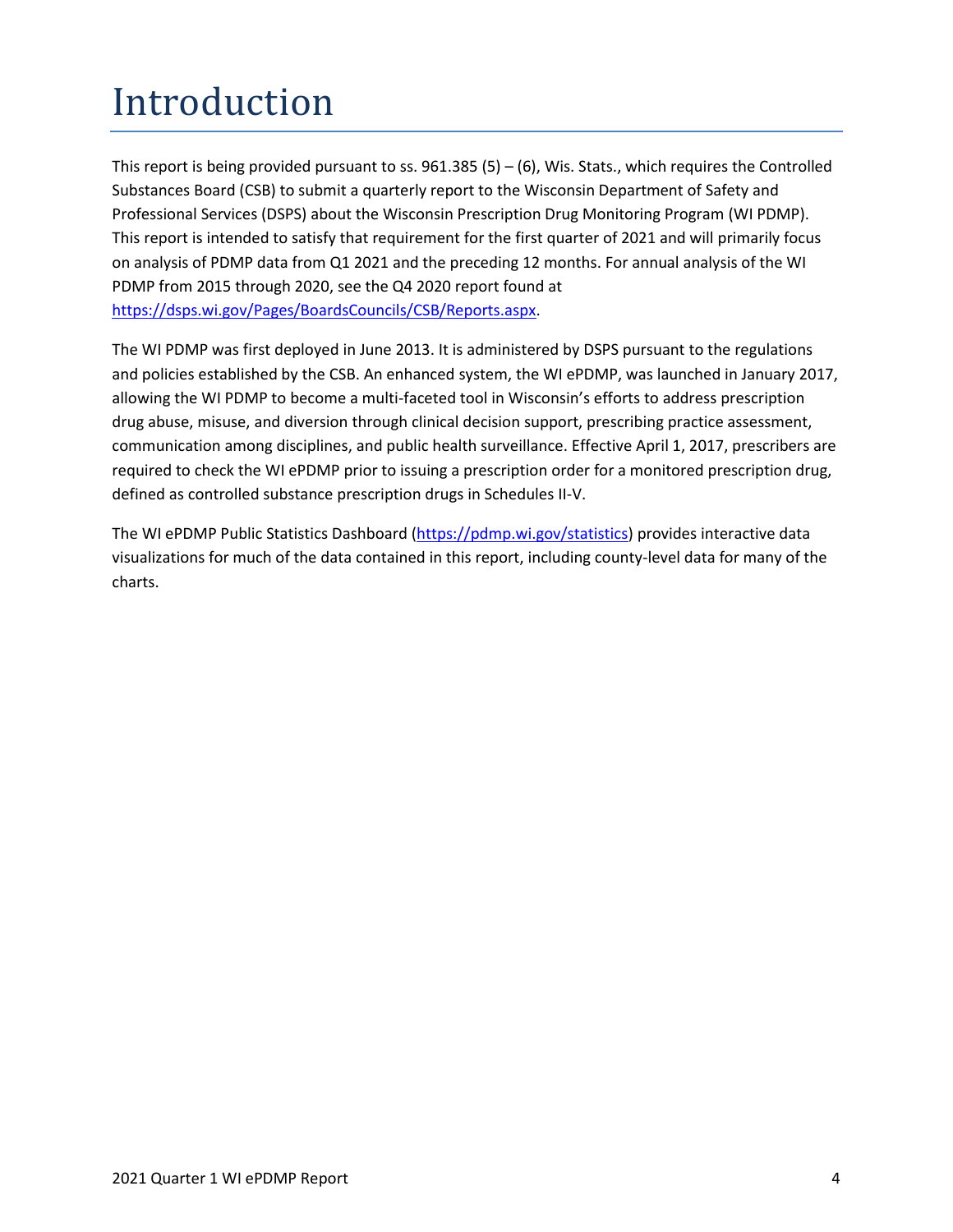## <span id="page-4-0"></span>User Satisfaction

A WI ePDMP user satisfaction survey was conducted in April 2018, and detailed results of the survey were provided in the Q2 2018 report. The survey indicated that most users are satisfied with the WI ePDMP, with 77% percent of respondents providing responses of either "Satisfied" or "Very Satisfied."

User-led enhancements identified through the initial survey and refined via a subsequent user survey in January 2019 were prioritized for the 2019 and 2020 development timeline. These enhancements include:

- Streamlining the Patient Report to expand the use of visualization, reduce the need to scroll through the page, and add detail available in the dispensing detail;
- Improving the error correction/record voiding process used by dispensers to correct or void a previously reported dispensing record.

User feedback will continue to be utilized throughout the development process to ensure enhancements meet the needs of the WI ePDMP users. A user focus group will be recruited to assist with the upcoming ePDMP enhancements and a user satisfaction survey will be conducted in the spring after implementation of the enhancements in 2021.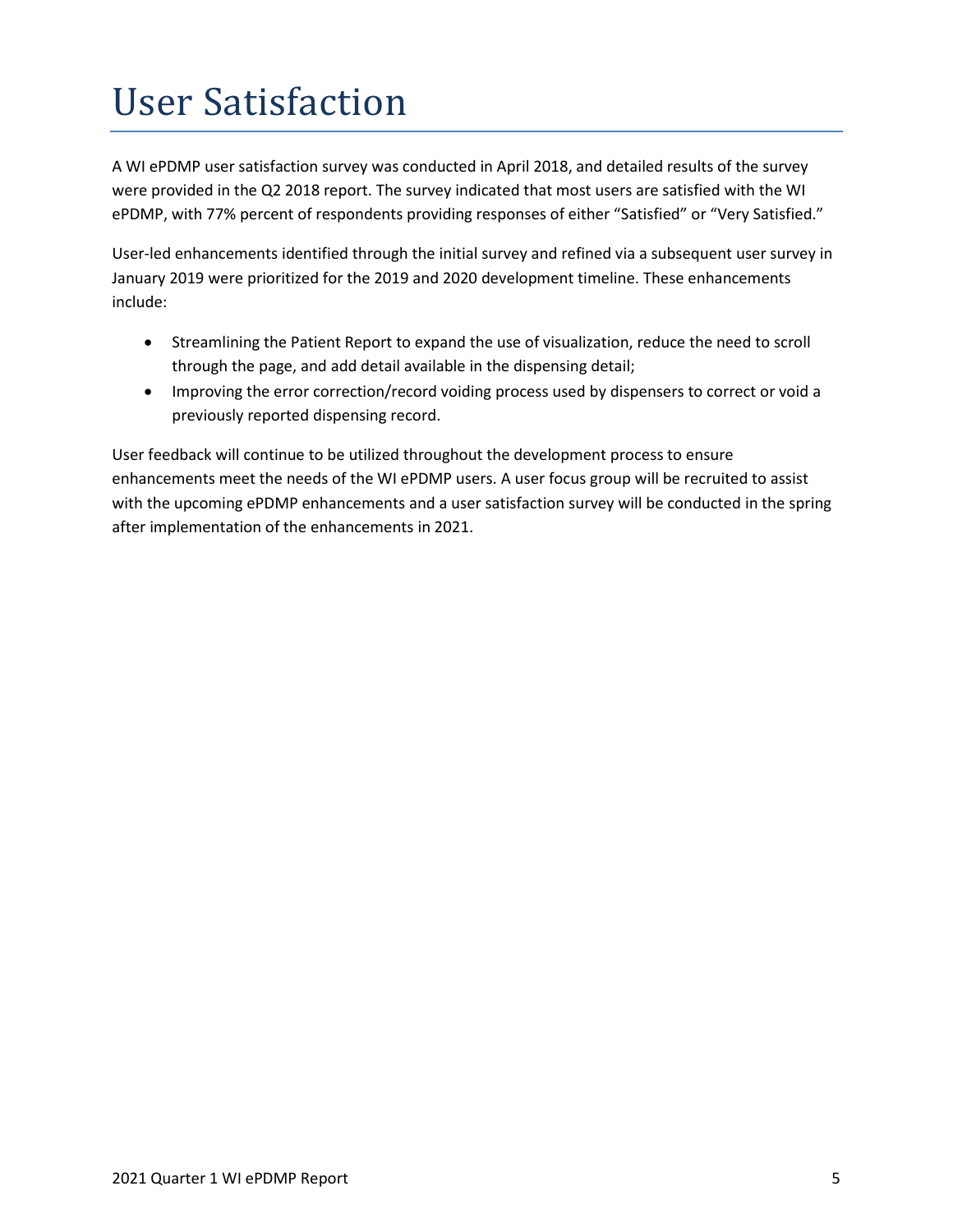## <span id="page-5-0"></span>Impact on Referrals for Investigation

Pursuant to s. 961.385 (2) (f) and (3) (c), Wis. Stats., the CSB may disclose PDMP data to a licensing or regulatory board and refer for discipline a pharmacist, pharmacy, or practitioner who fails to comply with the rules of the Prescription Drug Monitoring Program or if circumstances indicate suspicious or critically dangerous conduct or practices of a pharmacy, pharmacist, practitioner, or patient. In 2018, the CSB Referral Criteria Workgroup was formed to develop recommendations for how the CSB could define suspicious or critically dangerous conduct or practices.

Based on the initial recommendations, the Wisconsin Medical Examining Board (MEB), Dentistry Examining Board (DEB), and Board of Nursing (BON) received summaries of the PDMP dispensing data specific to their professions at their meetings in the fall of 2018. Based on the data presented, the following actions occurred:

- The top seven physician (MD/DO) prescribers and the top seven physician assistant (PA) prescribers, based on opioid dispensing volume, were referred to the MEB.
- The top four dentistry prescribers, based on opioid dispensing volume, were referred to the DEB. An additional 12 dentistry prescribers were referred from the highest 1% of opioid prescribers for the profession for having written prescriptions for over three days without any indication of use of the WI ePDMP.
- The top four Advanced Practice Nurse Prescribers (APNP), based on opioid dispensing volume, were referred to the BON. The BON requested additional targeted outreach to over 800 APNPs who had an estimated WI ePDMP usage of less than 50% in an effort to educate these prescribers about the requirement to use the PDMP, as well as the tools available in the PDMP that can help promote safe prescribing practices.

Due to the pandemic, the Workgroup was only able to meet once in 2020. The Workgroup plans to resume in 2021 and continue to refine the process for using PDMP data to proactively monitor licensees and their prescribing practices for suspicious or critically dangerous conduct or practices and to determine when such activity should result in a referral to the appropriate examining board. Results of the current investigations will also be used by the CSB Referral Criteria Workgroup to guide the process of proactive monitoring and referrals.

Additionally, the CSB conducts audits of dispenser requirements with the requirement to submit dispensing data to the WI ePDMP. Targeted outreach efforts are made after each audit in an attempt to bring all non-exempt licensed pharmacies into compliance with the requirement to submit and correct dispensing data. Pharmacies that appear to remain out of compliance after multiple outreach attempts are referred to the Pharmacy Examining Board (PEB). In Q1 2020, 23 pharmacies were identified for referral for possible noncompliance. Due to the pandemic, this was the only dispenser audit conducted in 2020.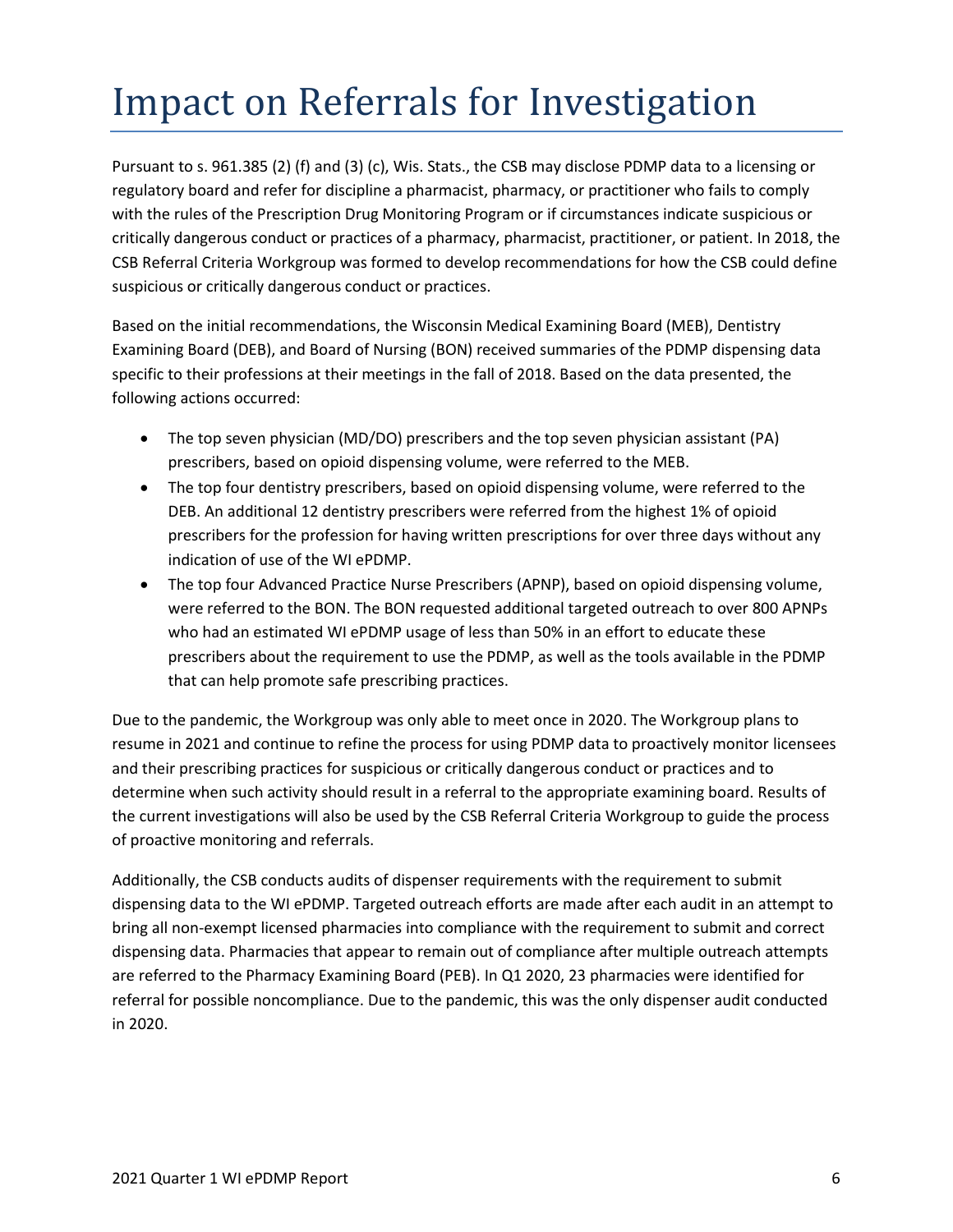## <span id="page-6-0"></span>Monitored Prescription Drug Dispensing Trend

From Q4 2020 to Q1 2021, the quarterly dispensing of all monitored prescription drugs slightly decreased by 3.7%. Compared to the pre-pandemic Q1 2020, dispensing in Q1 2021 decreased by 5.3% (Figure 1).

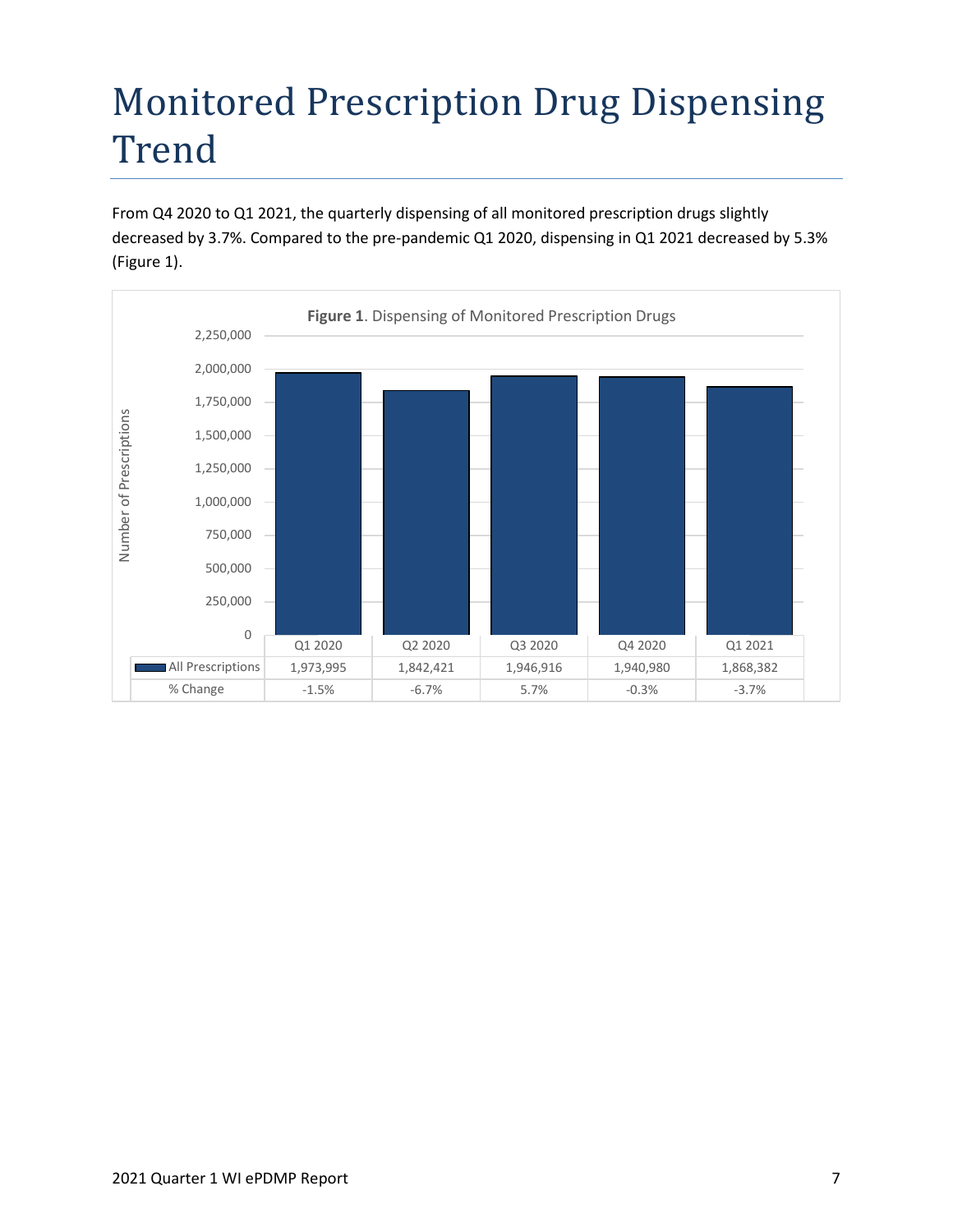

Quarterly data from the ePDMP show that opioid dispensing from Q4 2020 to Q1 2021 decreased by 5%, and 5.7 % compared to the same quarter in 2020 (Figure 2).

Quarterly dispensing of benzodiazepines from Q4 2020 to Q1 2021 decreased by 4.6% (Figure 3). Q1 dispensing equates to an 8.6% reduction from the dispensing levels of the same quarter in 2020.

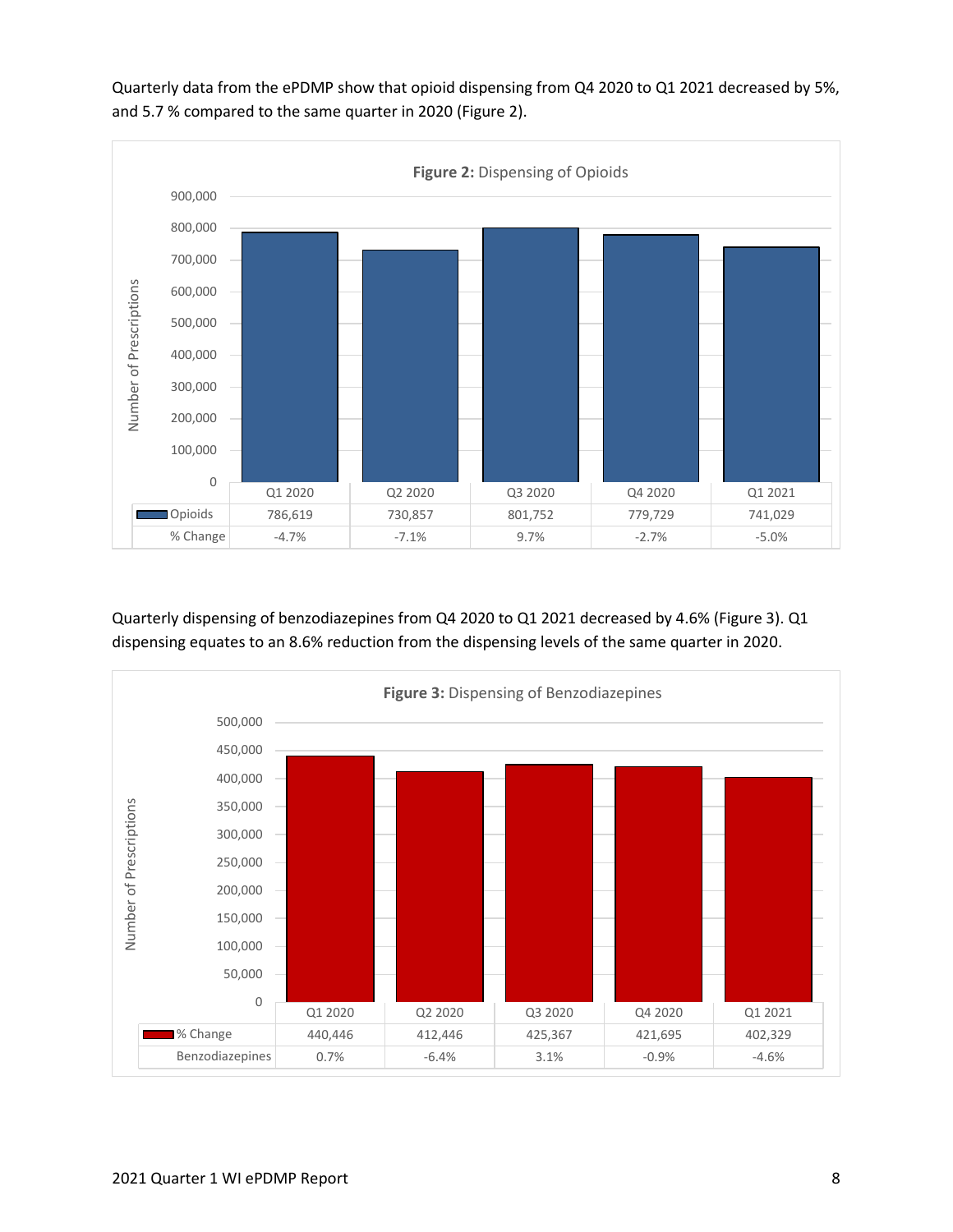

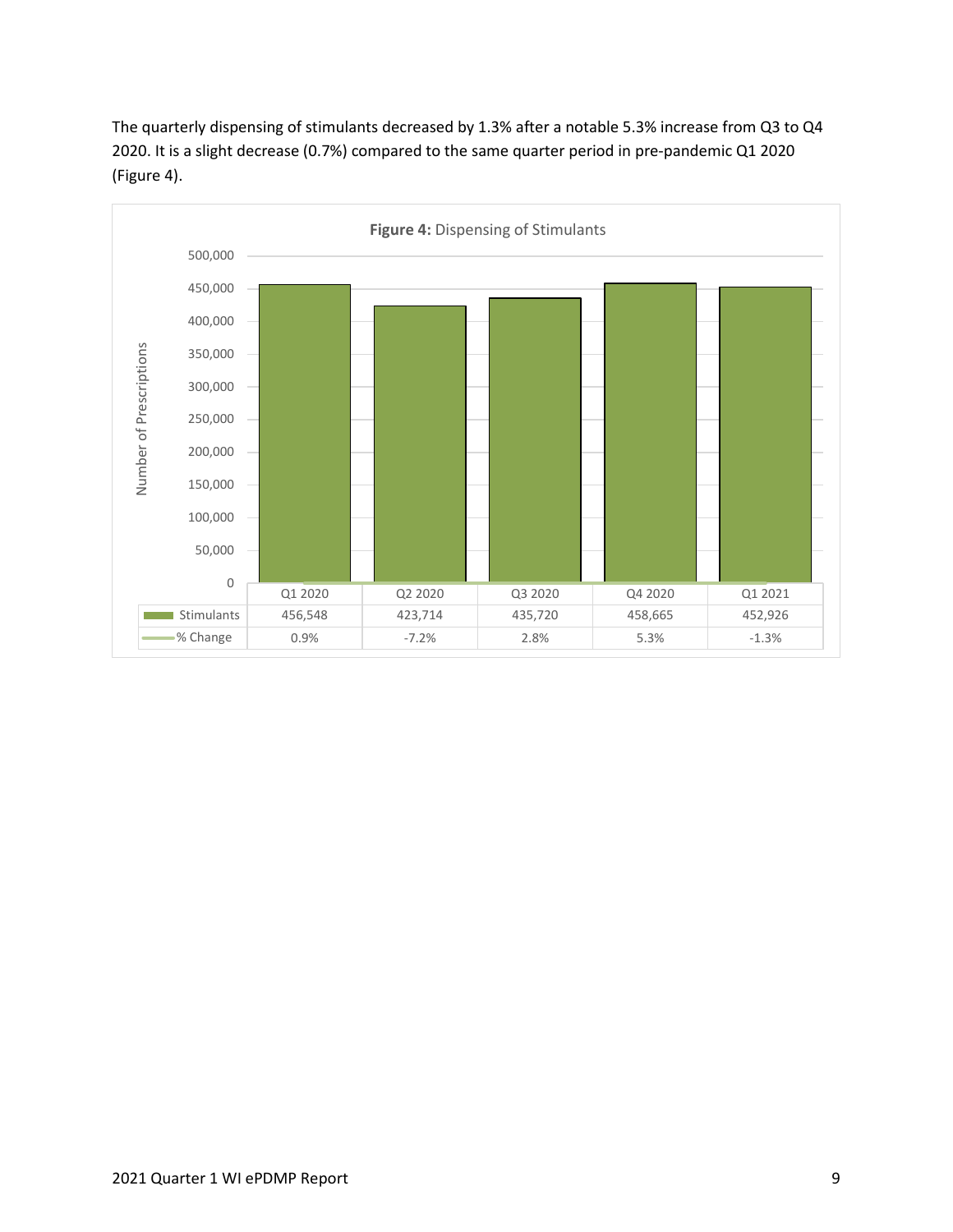#### **Top 15 Dispensed Monitored Prescription Drugs**

Table 1 shows the top 15 most dispensed monitored prescription drugs in Q1 2021 compared to Q4 2020, ranked in order of the number of prescriptions dispensed in Q1 2021. The order of the top 15 drugs dispensed in recent quarters has been consistent overall. The top 15 drugs make up nearly 88% of the dispensing of monitored prescription drugs for any given quarter.

A decrease of the stimulant classification is observed for Q1 2021 after an overall increasing trend since 2014 (except a decrease less than 1% from 2016 to 2017), including Amphetamine-Dextroamphetamine by 3 % and Zolpidem Tartrate decrease by 4.5%, with the exception of Methylphenidate HCl that has a slight increase (0.8%).

The dispensing of Buprenorphine HCl-Naloxone HCl Dihydrate remains as the 13th most dispensed monitored prescription drug in Q1 2021 and has a decrease in dispensing (3.3%) after an increasing trend since 2018. Buprenorphine HCl-Naloxone HCl Dihydrate is one of the medications commonly used as part of Medication-Assisted Treatment (MAT) for opioid use disorder. Note that the ePDMP statistics do not include dispensing that occurs at most opioid treatment programs due to federal regulation 42 CFR Part 2, which has recently been revised to permit federally funded opioid treatment programs to report dispensing data to state PDMPs pending patient consent and in pursuant to the state statutes. With the Q1 decrease, Buprenorphine HCl-Naloxone HCl Dihydrate has an increase of nearly 6.7% in the past 12 months and a notable 50% increase since Q3 2018, the first quarter when Buprenorphine HCl-Naloxone HCl Dihydrate moved into the top 15 dispensed monitored prescription drugs.

| Table 1: Top 15 Dispensed Monitored Prescription Drug by Dispensing |                                             |                   |                              |                              |                   |  |  |  |  |
|---------------------------------------------------------------------|---------------------------------------------|-------------------|------------------------------|------------------------------|-------------------|--|--|--|--|
|                                                                     | <b>Drug Name</b>                            | <b>Drug Class</b> | Q4 2020<br><b>Dispensing</b> | Q1 2021<br><b>Dispensing</b> | Percent<br>Change |  |  |  |  |
| $\mathbf{1}$                                                        | Hydrocodone-Acetaminophen                   | Opioid            | 248,901                      | 236,512                      | $-4.9%$           |  |  |  |  |
| 2                                                                   | Amphetamine-Dextroamphetamine               | Stimulant         | 213,719                      |                              | $-3.0%$           |  |  |  |  |
| 3                                                                   | <b>Tramadol HCI</b>                         | Opioid            | 155,092                      | 147,343                      | $-4.9%$           |  |  |  |  |
| 4                                                                   | Lorazepam                                   | Benzodiazepine    | 134,033                      | 126,835                      | $-5.3%$           |  |  |  |  |
| 5.                                                                  | Oxycodone HCl                               | Benzodiazepine    | 128,625                      | 123,244                      | $-4.1%$           |  |  |  |  |
| 6                                                                   | Alprazolam                                  | Opioid            | 127,020                      | 120,081                      | $-5.4%$           |  |  |  |  |
| 7                                                                   | Clonazepam                                  | Benzodiazepine    | 112,032                      | 107,344                      | $-4.1%$           |  |  |  |  |
| 8                                                                   | Lisdexamfetamine Dimesylate                 | Other             | 106,137                      | 106,201                      | $+0.0%$           |  |  |  |  |
| 9                                                                   | Zolpidem Tartrate                           | Stimulant         | 104,769                      | 100,011                      | $-4.5%$           |  |  |  |  |
| 10                                                                  | Methylphenidate HCl                         | Stimulant         | 98,303                       | 99,104                       | $+0.8%$           |  |  |  |  |
| 11                                                                  | Oxycodone w/ Acetaminophen                  | Opioid            | 74,028                       | 69,739                       | $-5.7%$           |  |  |  |  |
| 12                                                                  | Pregabalin                                  | Other             | 66,921                       |                              | $-1.3%$           |  |  |  |  |
| 13                                                                  | Buprenorphine HCl-Naloxone HCl<br>Dihydrate | Opioid            | 61,374                       | 59,296                       | $-3.3%$           |  |  |  |  |
| 14                                                                  | Diazepam                                    | Benzodiazepine    | 42,184                       | 41,569                       | $-1.4%$           |  |  |  |  |
| 15                                                                  | Morphine Sulfate                            | Opioid            | 35,523                       | 33,201                       | $-6.5%$           |  |  |  |  |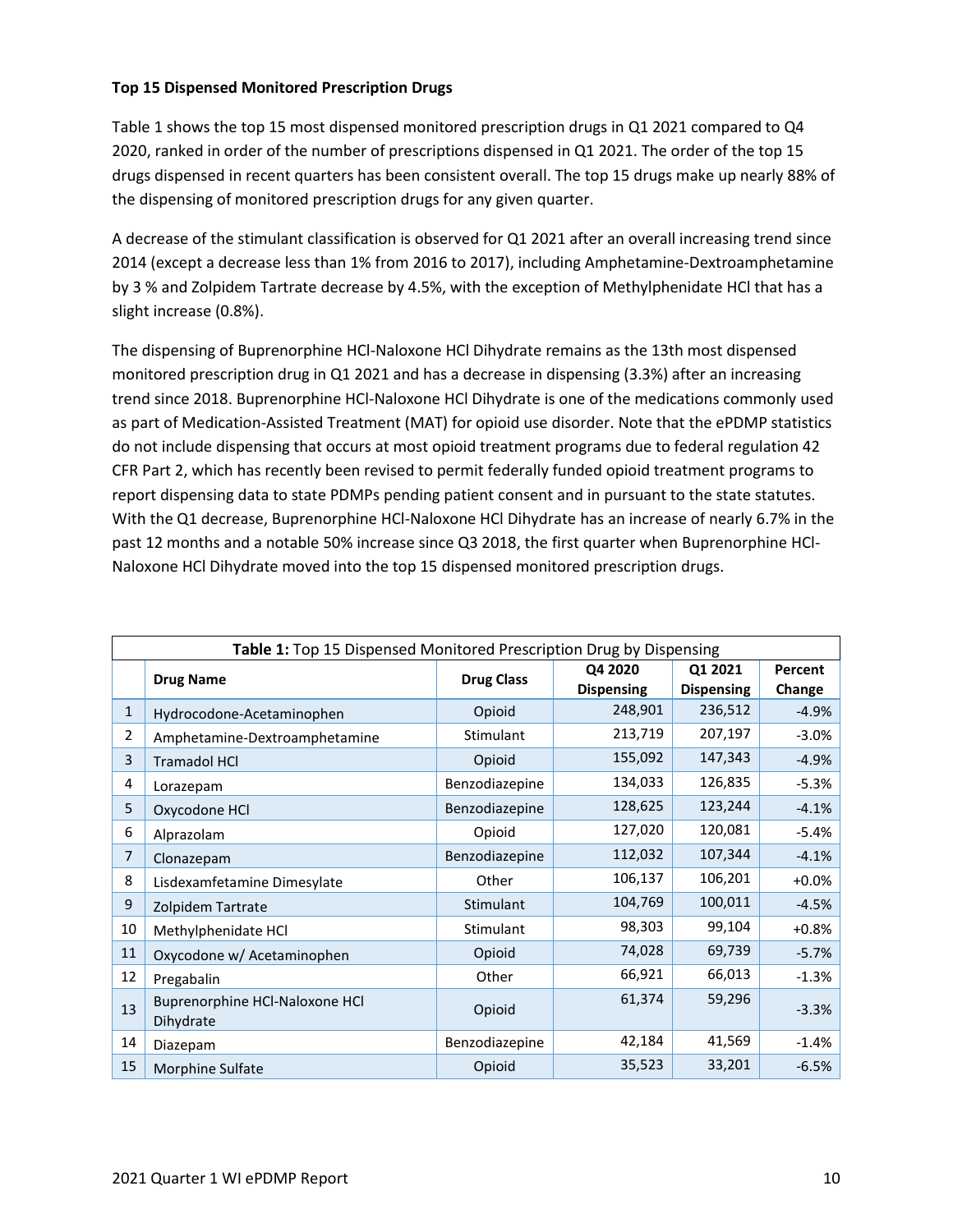#### <span id="page-10-0"></span>Data-Driven Alerts

The WI ePDMP application performs sophisticated data analytics on a patient's prescription history to assess the patient's monitored prescription drug history and to alert WI ePDMP users to potential indications of abuse or diversion, such as early refills and multiple prescribers or dispensers, or factors that increase overdose risk, such as high morphine milligram equivalent (MME) doses and overlapping benzodiazepine and opioid prescriptions. Data-driven alerts are presented on the patient report to call attention to specific detail from the dispensing data.

The 6 types of data-driven concerning patient history alerts are:

- 1. *Concurrent Benzodiazepine and Opioid Prescription Alert*, which indicates when a patient's active current prescriptions include both an opioid and a benzodiazepine, a combination that significantly increases the patient's risk of overdose.
- 2. *Long-Term Opioid Therapy with Multiple Prescribers Alert*, which indicates when a patient has been prescribed at least one opioid prescription from two or more prescribers for 90 or more days.
- 3. *High Daily Dose of Opioids Alert*, which indicates when a patient's active current prescriptions are estimated to provide a daily dose of opioids that exceeds 90 MME, thereby increasing the patient's risk of overdose.
- 4. *Early Refill Alert*, which indicates when a patient has refilled a controlled substance prescription two or more days earlier than the expected refill date based on the estimated duration of the prescription calculated and reported by the pharmacy.
- 5. *Multiple Prescribers or Pharmacies Alert*, which indicates that the patient has obtained prescriptions from at least five prescribers or five pharmacies within the previous 90 days. The five prescribers or dispensers may be associated with the same clinic, practice or location, but the WI ePDMP still views them as separate prescribers/dispensers. This alert is not a direct indication of doctor shopping; it is simply a flag for further inspection of the dispensing history.
- 6. *Multiple Same Day Prescriptions Alert*, which indicates when a patient has received the same controlled substance drug from multiple prescribers or pharmacies on the same day.

The quarterly number of concerning patient alerts has a 5% decrease from Q4 2020 to Q1 2021. Most notable is the decrease in High Opioid Daily Dose (9.9%), Multiple Prescribers or Pharmacies (8.8%), and Concurrent Benzodiazepine and Opioid Alert (6.9%) from Q4 2020 to Q1 2021. The Early Refill Alert is the only alert type has an increase (5.3%).

Among the most frequently occurring alerts, Concurrent Benzodiazepine and Opioid Prescriptions Alert, the number of occurrences in Q1 2021 was 2.9% higher than the same quarter in 2020 and 39% lower than the first quarter the alerts were made available to WI ePDMP users in Q1 2017. The rate of occurrence of Long-Term Opioid Therapy Alert in Q1 2021 was 1.7% higher than the same quarter in 2020 and 36.8% lower than the first quarter the alerts were made available to WI ePDMP users in Q1 2017.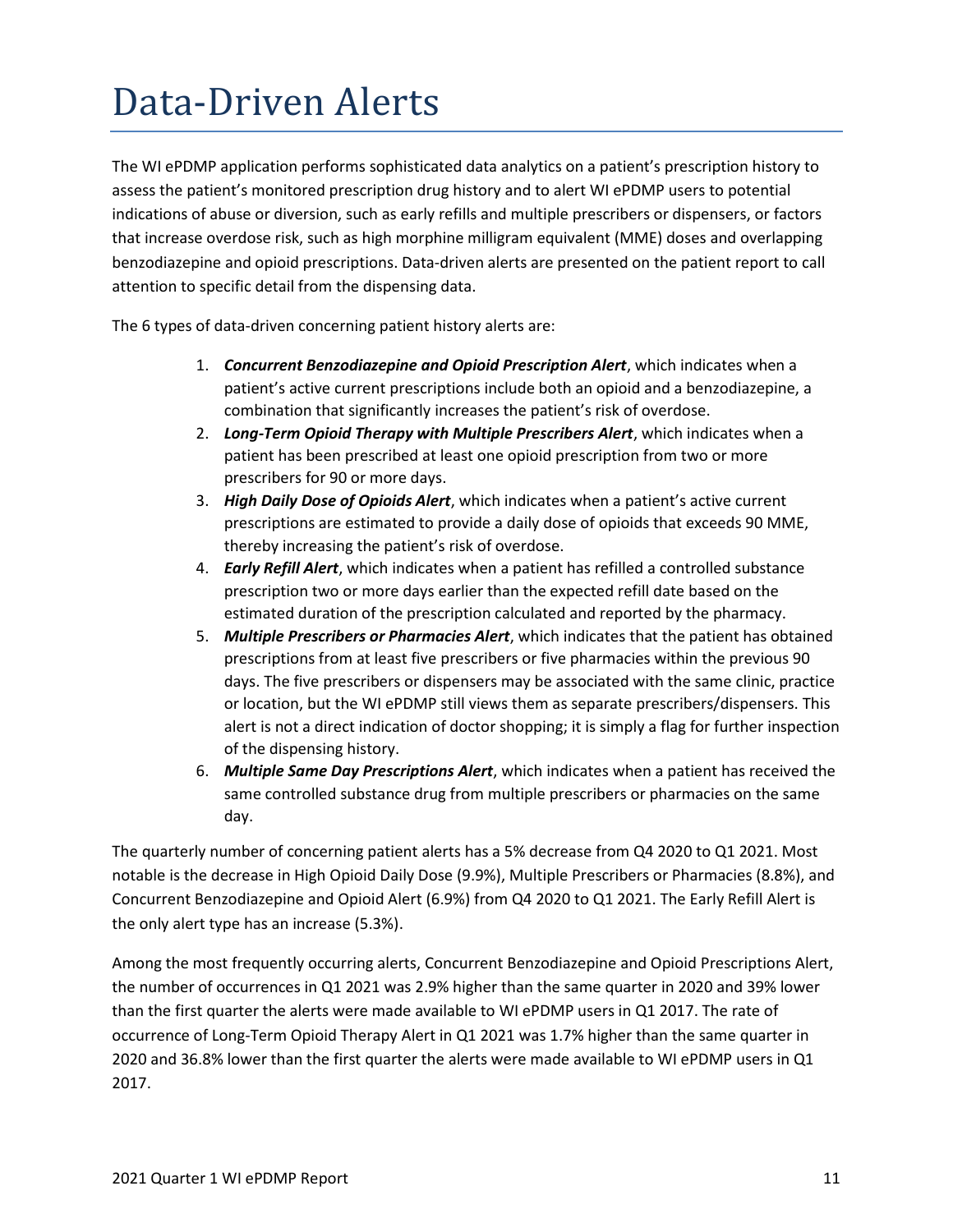See Figure 5 below for details on the overall volume of alerts by alert type since the WI ePDMP was launched in Q1 2017, and Table 2 for the percent changes of all data-driven alert types that occurred from Q1 2017 to Q1 2021.

Values for preceding quarters may be modified after the conclusion of a quarter, based on the duration of prescriptions that bridge quarters, which is why it is important to view the number of occurrences for Q1 2021 not only in relation to the preceding quarter, but also in relation to the same quarter of the previous year, as well as a part of the overall trend compared to the first quarters during which the alerts were presented to WI ePDMP users.



| Table 2. Concerning Patient History Alerts Listed by Volume of Alerts Generated |                                           |         |         |                       |  |  |  |  |
|---------------------------------------------------------------------------------|-------------------------------------------|---------|---------|-----------------------|--|--|--|--|
|                                                                                 | <b>Alert Type</b>                         | Q1 2017 | 01 2021 | <b>Percent Change</b> |  |  |  |  |
| 1                                                                               | Concurrent Benzodiazepine and Opioid      | 38,446  | 23,415  | $-39.0\%$             |  |  |  |  |
| $\overline{2}$                                                                  | Long-Term Opioid Therapy                  | 34,819  | 21,995  | $-36.8%$              |  |  |  |  |
| 3                                                                               | <b>High Opioid Daily Dose</b>             | 40,005  | 16,332  | $-59.1%$              |  |  |  |  |
| 4                                                                               | Early Refill                              | 24.354  | 15,767  | $-35.2%$              |  |  |  |  |
| 5                                                                               | <b>Multiple Prescribers or Pharmacies</b> | 24,379  | 10,716  | $-56.0%$              |  |  |  |  |
| 6                                                                               | Multiple Same Day Prescriptions           | 3.009   | 867     | $-71.1%$              |  |  |  |  |
|                                                                                 | <b>All Alert Types</b>                    | 165,012 | 89,092  | $-46.0\%$             |  |  |  |  |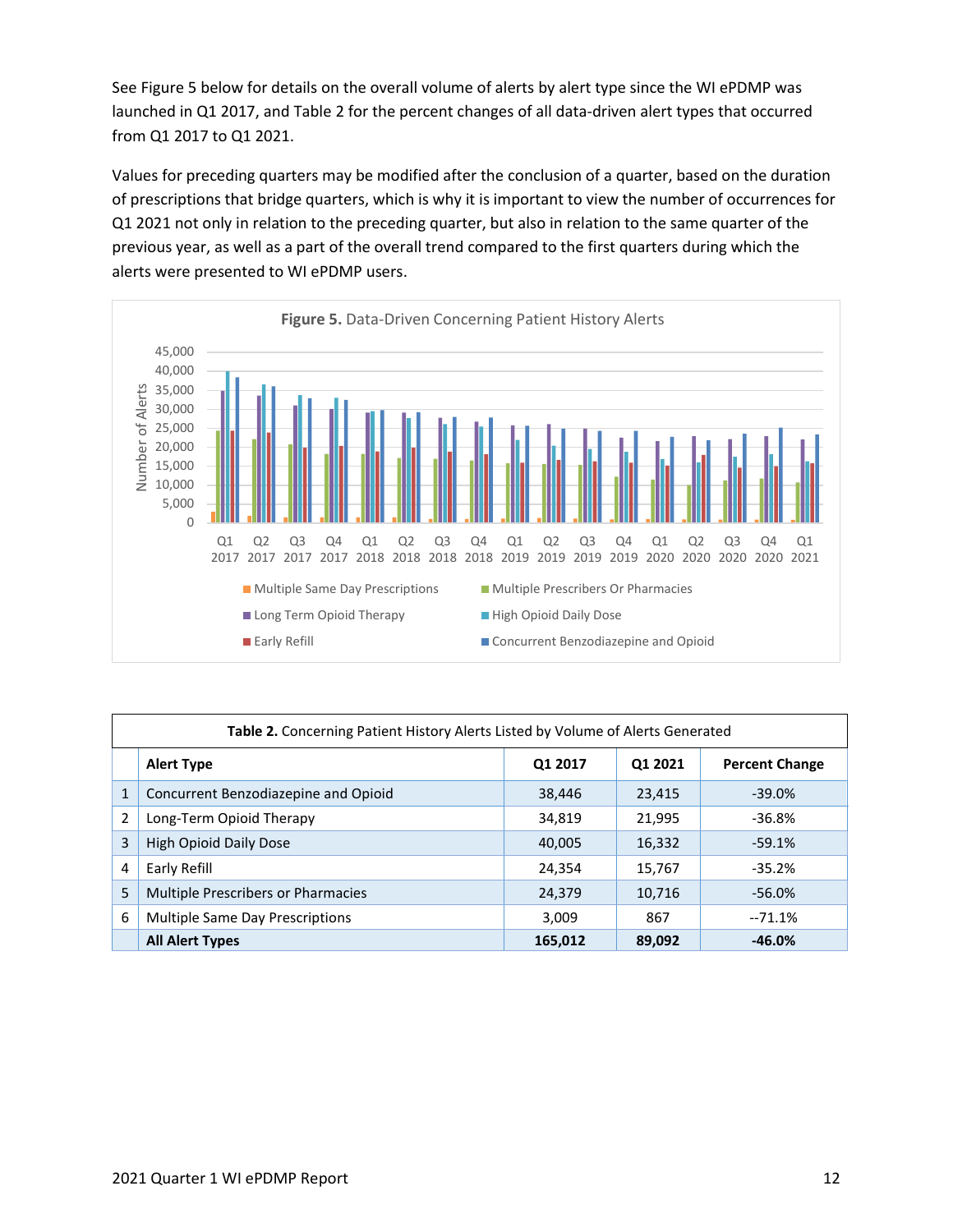## <span id="page-12-0"></span>Disclosure of WI PDMP Data

Between January 1 and March 31 (Q1), 2021, healthcare users made a total of 2,022,468 patient queries, a slight increase compared to Q4 2020 by 1%. Among them, 41% of the queries were performed by delegates of prescribers or pharmacists, 37% were performed by prescribers, 17% by pharmacists, and nearly 4% by other non-prescribing healthcare professionals. Percentages of the queries performed by various user type have been consistent between Q4 2020 and Q1 2021 (Figure 6).



The WI ePDMP is currently connected with a total of 30 connections including 29 state PDMPs in addition to the Military Health System via the National Association of Boards of Pharmacy's PMP InterConnect (PMPi) and the RxCheck interstate data sharing hub. The interstate data exchange allows healthcare users to expand the WI ePDMP patient query to return results from PDMPs in other states, including Wisconsin's border states of Minnesota, Michigan, Illinois, Iowa, and Indiana.

Healthcare professionals from 19 health systems in Wisconsin now have one-click access to the PDMP from within their electronic health record (EHR) platform in order to facilitate patient queries within a provider's workflow. Figure 7 below shows that, in Q1 2021, over 55% of patient queries were through the direct EHR integration, which is up from 51% in Q4 2019, the first quarter where EHR integration accounted for more than 50% of queries.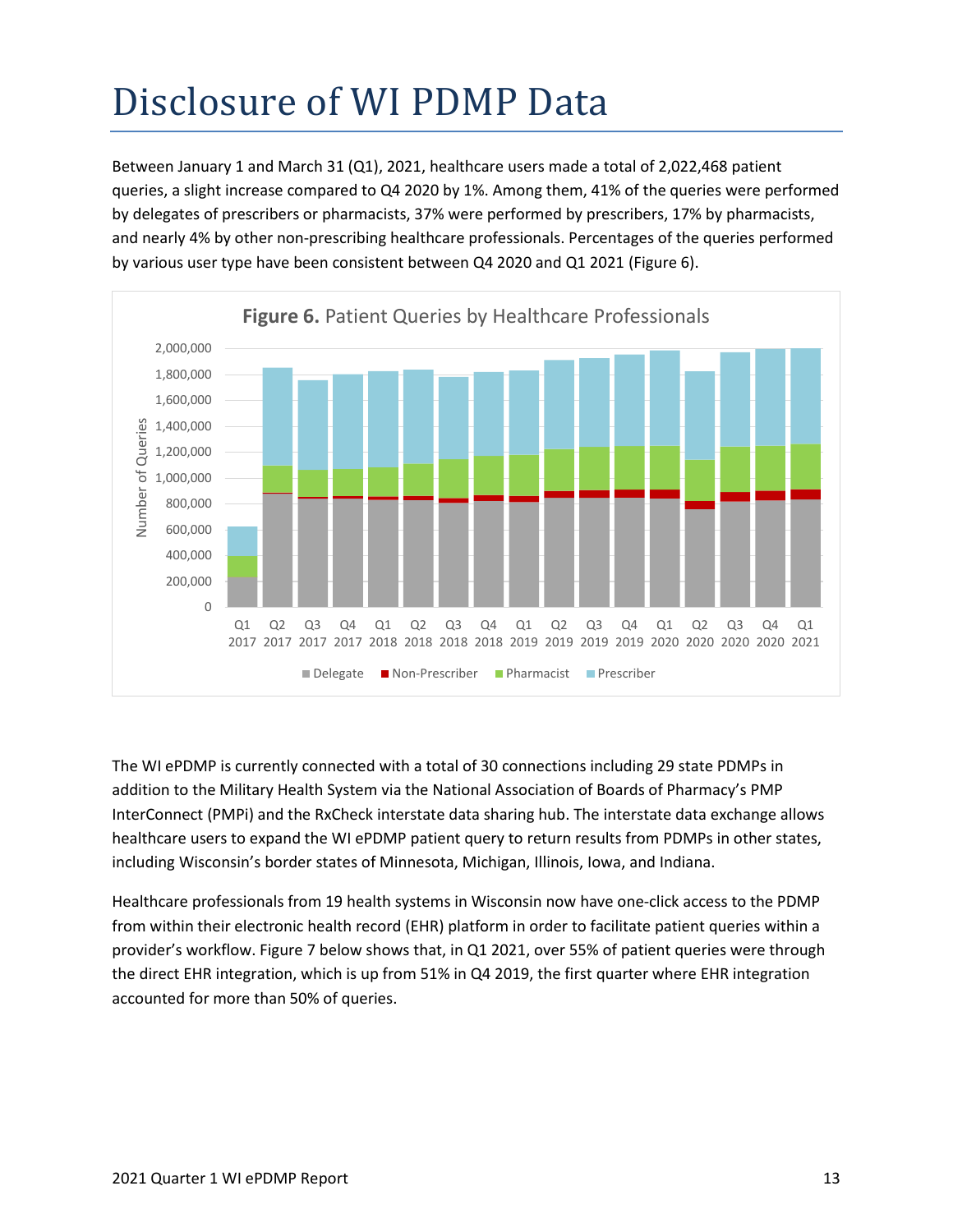

Authorized individuals from non-healthcare groups made a total of 531 requests for PDMP data in Q1 2021, which is a 42% increase over the previous quarter. As Figure 8 shows, there is a notable increase of queries made by government employees compared to Q 4 2020; still, authorized law enforcement queries make up the largest proportion of the total non-healthcare queries (48%).

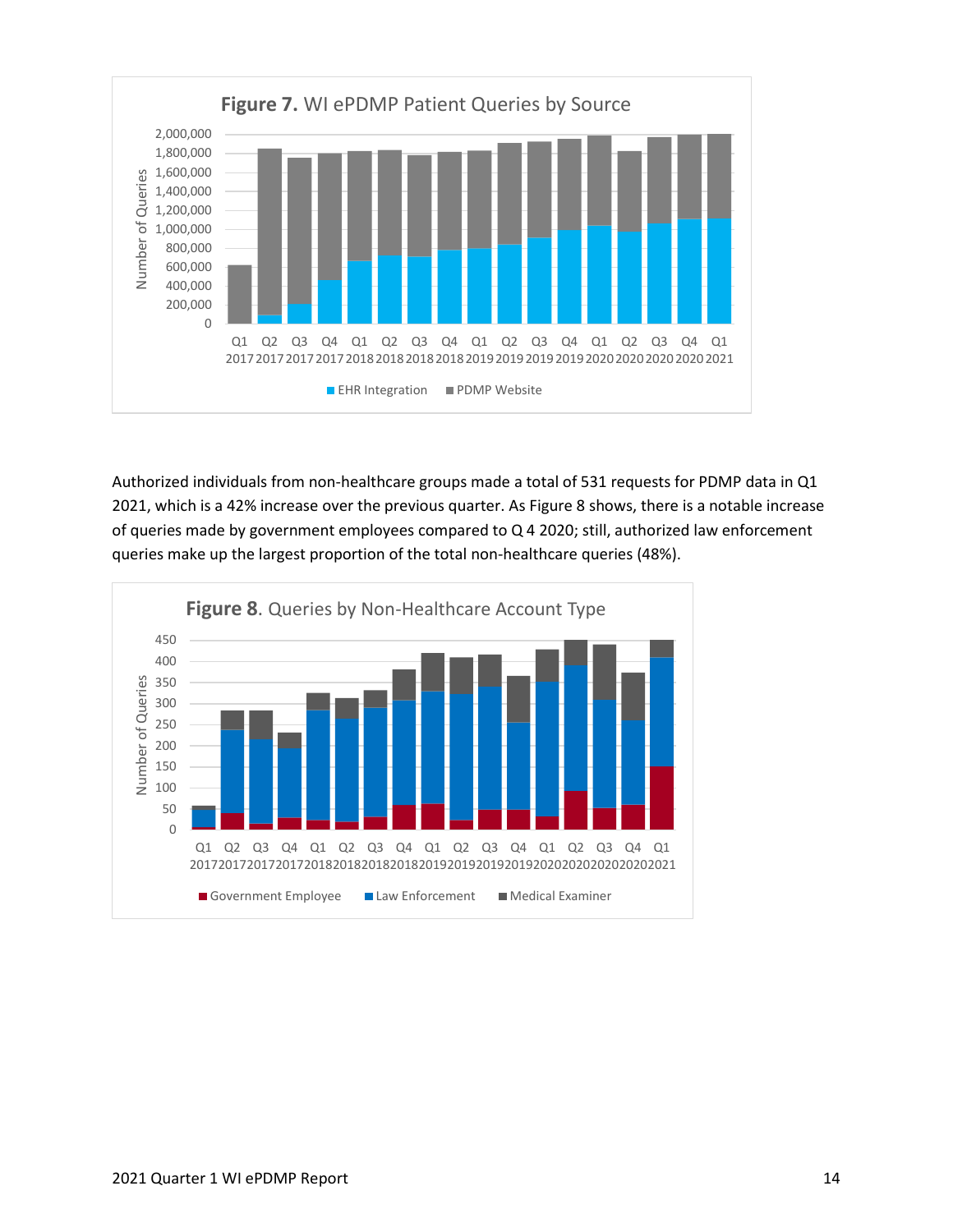#### <span id="page-14-0"></span>Law Enforcement Reports

In Q1 2021, there were 561 events reported to the WI ePDMP by Wisconsin law enforcement agencies as required by s. [961.37 \(3\) \(a\),](https://docs.legis.wisconsin.gov/document/statutes/961.37(3)(a)) Wis. Stat. The law requires the agencies to submit a report in each of the following situations:

- 1. When a law enforcement officer receives a report of a stolen controlled substance prescription.
- 2. When a law enforcement officer reasonably suspects that a violation of the Controlled Substances Act involving a prescribed drug is occurring or has occurred.
- 3. When a law enforcement officer believes someone is undergoing or has immediately prior experienced an opioid-related drug overdose.
- 4. When a law enforcement officer believes someone died as a result of using a narcotic drug.

Prescribers of patients associated with these events receive a proactive email notice from the WI ePDMP, in addition to the event being captured as an alert on the patient report in the WI ePDMP. Figure 9 shows the number of law enforcement reports submitted to the WI ePDMP by month since the WI ePDMP was launched. There is no statutory requirement for law enforcement agencies to submit their reports within a certain timeframe after the date of the event, and outreach efforts continue to emphasize the value that law enforcemnt reporting brings for healthcare clinical decision making.



The distribution of submission by report type varied from one quarter to the next. The 2021 year-todate distribution by report type can be seen below:

- 25% of the reports submitted were reports of stolen controlled substance prescriptions.
- 20% of the reports submitted were for suspected violations of the Controlled Substances Act.
- 48% of the reports submitted were for suspected non-fatal opioid-related overdose events.
- 7% of the reports submitted were for suspected narcotic-related deaths.